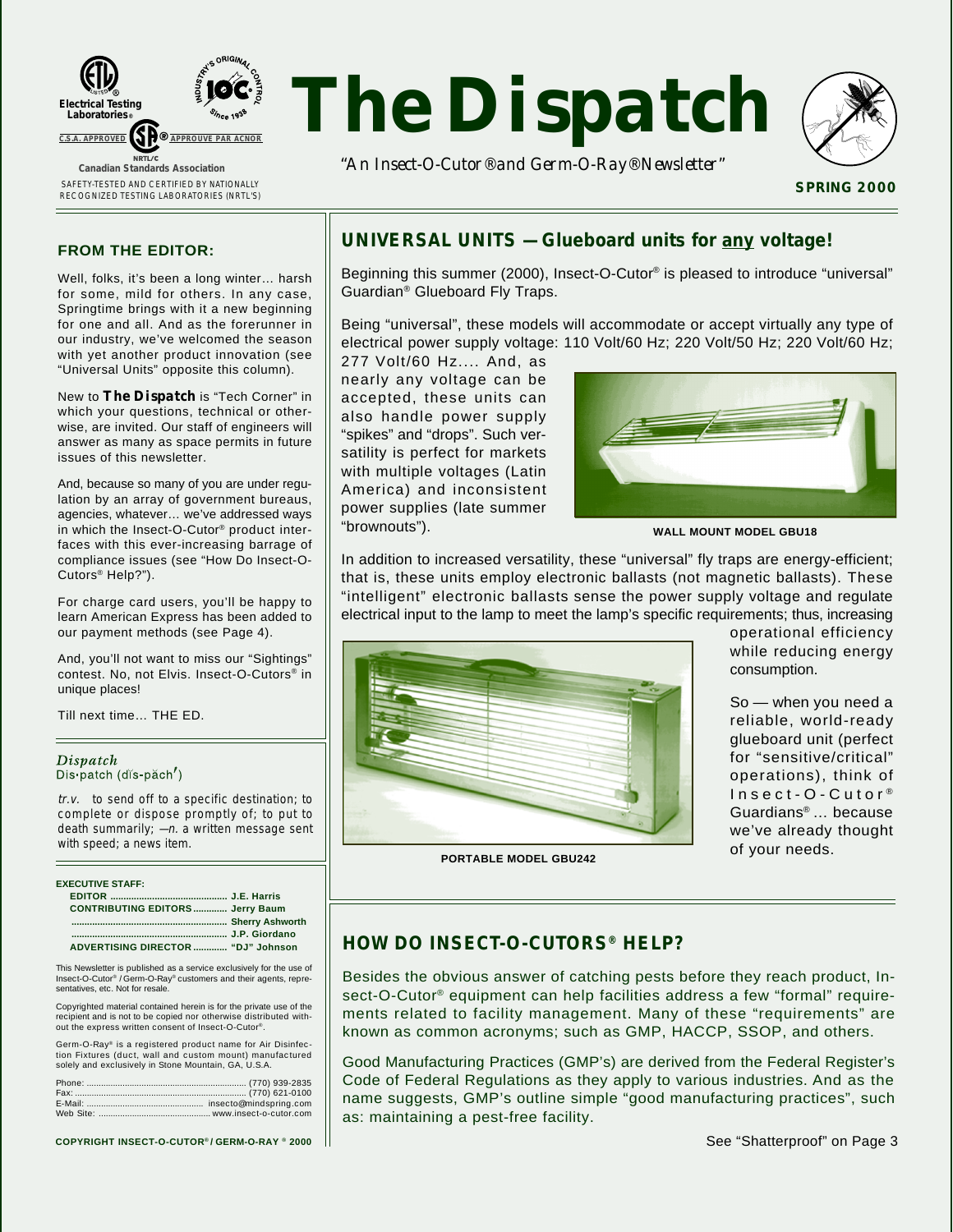

Interest and demand for effective indoor air quality (IAQ) devices is continuing to grow. To help interested parties learn more about Germ-O-Ray® type equipment, IAQ program/standards, and related topics, we present the following resources to assist you with your self-education efforts. As always, should you have any questions, about IAQ and Germ-O-Ray®, please feel free to call us (770-939-2835).

| American Society Of Heating, Refrigerating & Air-Conditioning                  |  |
|--------------------------------------------------------------------------------|--|
| Centers For Disease Control & Prevention (CDC), National Center For Prevention |  |
| American Industrial Hygiene Association (AIHA) Ph: 703-849-8888                |  |
| Pennsylvania State University, Graduate School Of Engineering -                |  |

## **READY… FOR THIS YEAR'S INSECT ONSLAUGHT?**

Replace the black light lamps in all your insect electrocutors if the lamps have been used for a full season. At the same time, inspect ballasts, transformers, lampholders, insect collection trays/drawers, and other parts for serviceability.



Lamps, replacement parts, and other needs are available for immediate shipment from stock. Don't delay in getting your system up to par. Spring clean now.

## **LIGHT BLUE (BL)… DARK BLUE (BLB)… WHAT'S THE DIFFERENCE?**

Insect-O-Cutor® equipment is equipped with two types of near ultraviolet (UV) lamps — one light blue (known as a BL lamp) and one dark blue (known as a BLB lamp). A combination of both lamps is used to provide you with the most complete insect attraction currently available from insect light traps.

The BL lamp, which emits both visible light and uv-light, has been found to be very attractive for Diptera; aka, Flies. The BLB lamp, which filters visible light to emit only uv-light, has been found to be very attractive for Lepidoptera; aka, Moths. By combining the two lamp types, Insect-O-Cutor<sup>®</sup> strives to offer the most complete protection available from any insect light trap.

DAZE Puzzle: In this puzzle, you are seeking the Grand Clue by using simple clues and Bonus Clues. Rows 1 through 10 each contain three "homophones". These homophones appear as Blockword answers in the grid below. You may search from the clue list (1 - 30) to determine where each Blockword answer will fit appropriately. Each clue listed is preceded by a clue number value (i.e., Clue 1 Decant has a clue no. value of 1; Clue 2 Flower has a clue no. value of 2, etc.). Each Row will thus require three Clue Nos. When added across the Row, these numbers will equal the Bonus Clue number. When all 10 Rows are completed, you will have used all clues and clue no. values. Then, when all Bonus Clue Numbers are added down the column, you will have derived the Grand Clue answer to this DAZE puzzle. Row 1 has been completed.

| <b>ROW</b>                                                                                                                                                                                          |   |   | <b>BLOCKWORD</b> |   | <b>CLUE</b><br>NO. |   | <b>BLOCKWORD</b>   |   |   |  |  | <b>CLUE</b><br>NO. |   |   | <b>BLOCKWORD</b> |   | <b>CLUE</b><br>NO. | <b>BONUS</b><br><b>CLUE</b>         | <b>CLUES</b><br><b>TOTAL</b> |
|-----------------------------------------------------------------------------------------------------------------------------------------------------------------------------------------------------|---|---|------------------|---|--------------------|---|--------------------|---|---|--|--|--------------------|---|---|------------------|---|--------------------|-------------------------------------|------------------------------|
| 1                                                                                                                                                                                                   | Y | E | W                |   | 12                 | E | W                  | E |   |  |  | 16                 | Y | O | U                |   | 24                 | <b>CARD DECK</b>                    | 52                           |
| $\overline{2}$                                                                                                                                                                                      |   |   |                  |   |                    |   |                    | N |   |  |  |                    |   | E |                  |   |                    | <b>RETIREMENT?</b>                  |                              |
| 3                                                                                                                                                                                                   |   |   |                  | S |                    |   |                    |   |   |  |  |                    |   |   | W                |   |                    | <b>LEGAL AGE</b>                    |                              |
| $\overline{4}$                                                                                                                                                                                      |   |   | O                |   |                    |   |                    | U |   |  |  |                    |   |   |                  |   |                    | <b>UNLUCKY?</b>                     |                              |
| 5                                                                                                                                                                                                   |   |   | A                |   |                    |   |                    |   | E |  |  |                    |   |   |                  |   |                    | <b>U.S. STATES</b>                  |                              |
| 6                                                                                                                                                                                                   |   |   | U                |   |                    |   |                    |   | F |  |  |                    |   |   |                  |   |                    | <b>DIAMOND ANNIV.</b>               |                              |
| 7                                                                                                                                                                                                   |   |   |                  |   |                    |   | A                  |   |   |  |  |                    |   |   |                  | G |                    | <b>PETTY NUMBER?</b>                |                              |
| 8                                                                                                                                                                                                   |   |   | Υ                |   |                    |   |                    |   |   |  |  |                    |   |   |                  |   |                    | <b>LONELY ROUTE</b>                 |                              |
| 9                                                                                                                                                                                                   |   |   |                  |   |                    |   |                    |   |   |  |  |                    |   |   |                  |   |                    | <b>SPEED LIMIT</b>                  |                              |
| 10                                                                                                                                                                                                  |   |   |                  |   |                    |   |                    |   |   |  |  |                    |   |   |                  |   |                    | <b>TWO SCORE</b>                    |                              |
|                                                                                                                                                                                                     |   |   |                  |   |                    |   | <b>GRAND CLUE:</b> |   |   |  |  |                    |   |   |                  |   |                    | TOTAL BONUS CLUE NUMBERS LESS 100 = |                              |
| Rule<br>Decant<br>5<br>Opening<br>9<br><b>HAVE</b><br>Dole out<br>Flower<br>2<br>Tom<br>10<br>6<br>FUN!<br>Indigent<br>3<br>Stop<br>Tiers<br>Ш<br>Fish eggs<br><b>Teams</b><br>8<br>Tree<br>12<br>4 |   |   |                  |   |                    |   |                    |   |   |  |  |                    |   |   |                  |   |                    |                                     |                              |

|    |                    | 요궁               | CARD DE        | RETIREN        | LEGAL A                 | <b>UNLUCK</b>       |  |
|----|--------------------|------------------|----------------|----------------|-------------------------|---------------------|--|
| 13 | Precipitation      |                  |                |                |                         | $\overline{\sigma}$ |  |
| 4  | Chow               | 발g<br>2          | $\overline{4}$ | $\overline{4}$ | $\overline{1}$          |                     |  |
| 15 | Fail               |                  |                | z              | S                       | ш                   |  |
| 16 | Barn female        |                  | ⊃              |                | ≷                       | $\propto$           |  |
| 17 | Rat: puzzle        | <b>3LOCKWORD</b> | $\circ$        | ш              | O                       | $\circ$             |  |
| 18 | Pork               |                  | $\geq$         | Σ              | $\propto$               | Δ.                  |  |
| 19 | Rawls and Costello | 발의<br>대          | $\overline{6}$ | 23             | $\overline{\mathsf{N}}$ |                     |  |
| 20 | Willie             |                  |                |                |                         |                     |  |
| 21 | Oceans             |                  |                | ш              | ш                       | $\propto$           |  |
| 22 | Abut               |                  | ш              | z              | S                       | $\Rightarrow$       |  |
|    | 23 Horsehair       | <b>BLOCKWORD</b> | ≷              | ⋖              | O                       | O                   |  |
| 24 | Preposition        |                  | ш              | Σ              | $\simeq$                | Δ.                  |  |
| 25 | Control            | 별g<br>경          | $\overline{2}$ | 28             | $\infty$                | S                   |  |
| 26 | Lavs (Br.)         |                  |                | z              | S                       | $\propto$           |  |
| 27 | Grasp              | <b>BLOCKWORD</b> | $\geq$         |                | ш                       | O                   |  |
| 28 | Chief              |                  | ш              | ⋖              | O                       | O                   |  |
|    |                    |                  | $\rightarrow$  | Σ              | œ                       | $\sim$              |  |
| 29 | Indian corn        | ≷                |                |                |                         |                     |  |

30 Vera

DAZE PUZZLE ANSWERS

| <b>CLUES</b><br>TOTAL | 52                      | 65                | 21                      | $\frac{3}{2}$             | 50              | 60                    | 43             | 66              | 55              | 40                       | 365                                 |
|-----------------------|-------------------------|-------------------|-------------------------|---------------------------|-----------------|-----------------------|----------------|-----------------|-----------------|--------------------------|-------------------------------------|
| <b>BONUS</b><br>CLUE  | CARD DECK               | RETIREMENT?       | <b>EGALAGE</b>          | JNLUCKY?                  | J.S. STATES     | <b>JIAMOND ANNIV.</b> | PETTY NUMBER?  | ONELY ROUTE     | SPEED LIMIT     | <b>TWO SCORE</b>         | TOTAL BONUS CLUE NUMBERS LESS 100 = |
| CLUE<br>g             | 24                      | $\overline{4}$    | $\overline{1}$          | $\overline{\sigma}$       | $\overline{22}$ | 26                    | $\overline{5}$ | $\overline{29}$ | $\overline{ }$  | 4                        |                                     |
|                       |                         |                   |                         |                           |                 |                       | z              | ш               | ш               | S                        |                                     |
| <b>BLOCKWORD</b>      |                         | z                 | S                       | ш                         | Н               | S                     | O              | N               | S               | ≷                        |                                     |
|                       | $\Rightarrow$           |                   | ⋧                       | $\propto$                 | ⋖               | O                     |                |                 | ⋖               | ш                        |                                     |
|                       | $\frac{1}{2}$           | ш                 | O                       | $\circ$                   | ш               | O                     | ш              | ⋖               | ш               | $\propto$                |                                     |
|                       | $\mathbf{r}$            | Σ                 | $\alpha$                | o.                        | Σ               | ┙                     | $\alpha$       | Σ               | $\circ$         | $\circ$                  |                                     |
| CLUE<br>g             | 16                      | 23                | $\overline{\mathsf{c}}$ | $\overline{\phantom{0}}$  | $\overline{0}$  | $\frac{15}{2}$        | $\frac{3}{2}$  | $\overline{17}$ | 27              | <u>ဖ</u>                 |                                     |
|                       |                         |                   |                         |                           |                 |                       |                |                 |                 | ш                        |                                     |
|                       |                         |                   |                         |                           |                 |                       |                |                 | ш               | S                        |                                     |
| <b>BLOCKWORD</b>      |                         | ш                 | ш                       | $\propto$                 | ш               | ш                     | z              | ш               | N               |                          |                                     |
|                       | ш                       | z                 | S                       | ⊃                         | н               | S                     |                | N               |                 | $\overline{\phantom{1}}$ |                                     |
|                       | $\overline{\mathbf{z}}$ | ⋖                 | O                       | O                         | ш               | $\circ$               | ⋖              | ⋖               | ш               | $\alpha$                 |                                     |
|                       | ш                       | Σ                 | $\alpha$                | d.                        | Σ               | ┙                     | $\propto$      | Σ               | S               | $\circ$                  |                                     |
| CLUE                  | $\overline{2}$          | $\overline{R}$ 28 | $\overline{\infty}$     | $\overline{\mathfrak{c}}$ | $\frac{18}{2}$  | $\overline{9}$        | 25             | $\overline{20}$ | $\overline{21}$ | $\overline{30}$          | GRAND CLUE:                         |
|                       |                         |                   | S                       | $\propto$                 |                 | S                     | z              | ပာ              | S               | $\frac{1}{2}$            |                                     |
| BLOCKWORD NO.         | ≷                       |                   | ш                       | $\circ$                   | ⋖               | ⊃                     |                | ≻               | ⋖               | Ξ                        |                                     |
|                       | ш                       | ⋖                 | O                       | O                         | ш               | O                     | ш              | ⋖               | ш               | $\alpha$                 |                                     |
|                       | $\geq$                  | Σ                 | $\alpha$                | $\alpha$                  | Σ               | J                     | œ              | Σ               | ဖ               | $\circ$                  |                                     |
| <b>ROW</b>            |                         | $\sim$            | c                       | 4                         | 5               | ဖ                     |                | $\infty$        | σ               | $\approx$                |                                     |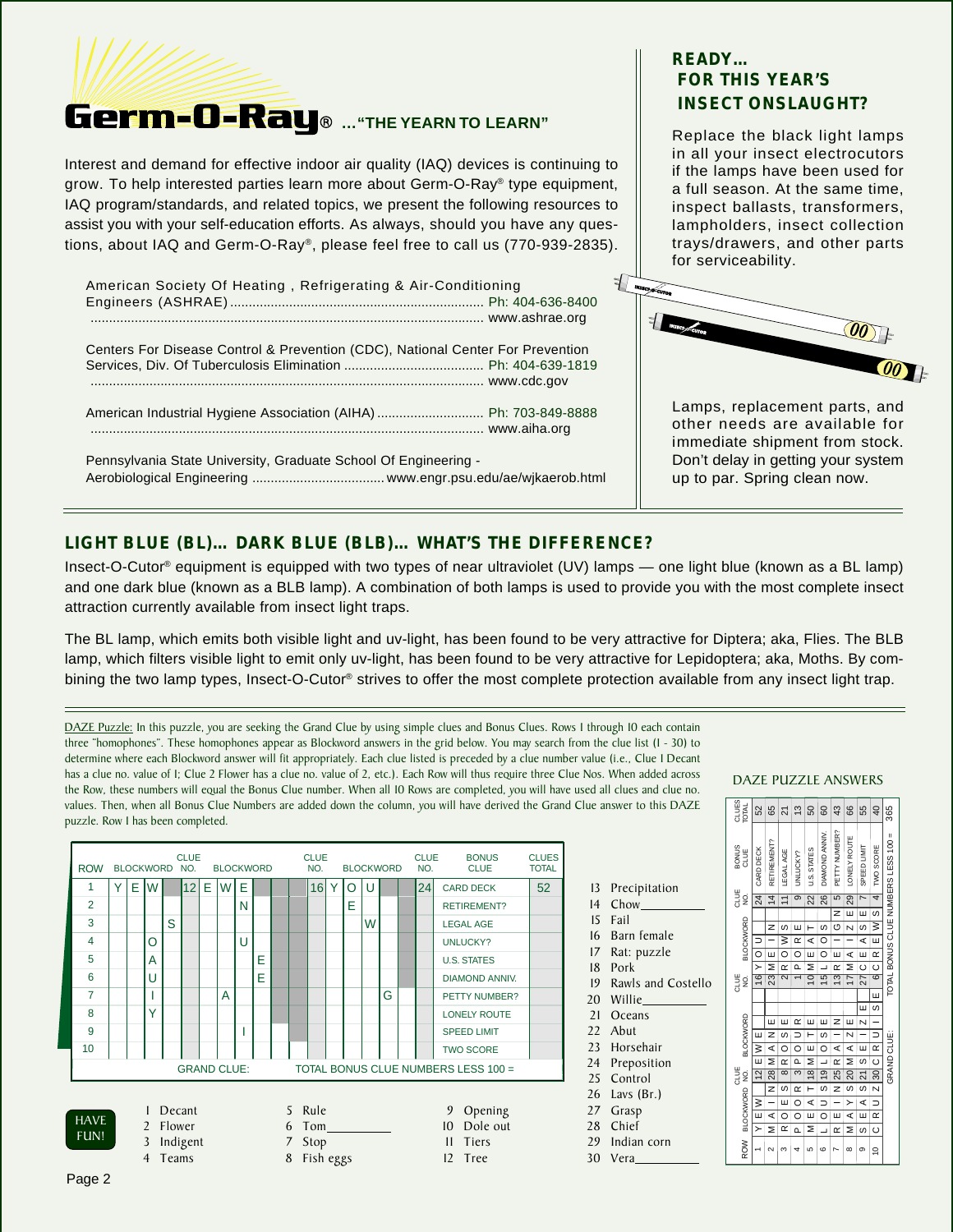Now related to both GMP's and HACCP (Hazard Analysis Critical Control Point programs) are Standard Sanitation Operation Procedures (SSOP's… yet another acronym!). SSOP's are often tailored specifically for a facility and its unique needs. Some SSOP's we encounter include:

- 1) SSOP Area #ABC: Protection of food, food packaging materials, and food contact surfaces from adulteration, …pesticides, …and biological contaminants and,
- 2) SSOP Area #XYZ: Exclusion of Pests from Food Plant and Product.

Of course, one shouldn't forget about Insect-O-Cutor®'s importance to the FDA Food Code! In fact, Insect-O-Cutors® are such a important device within food preparation facilities, the Food Code addresses the equipment specifically within Chapter 6, Section 202.13

**SHATTERPROOF -** Continued from Page 1 (Insect Control Devices), Annex 1, Section 501.111 (Controlling Pests), and Annex 1, Section 206.12-13 (Pest Control & Monitoring).

> Additional "formal" topics addressed by Insect-O-Cutor® equipment can include:



- Food Quality Protection Act of 1996
- National Food Safety Act & Residual Pesticide **Testing**
- The National Energy Policy Act of 1992.

If you should have any questions or wish to talk about any regulatory concerns shown here, please feel free to call Insect-O-Cutor®… 770-939-2835. We're happy to help.

# **TECH CORNER**

Even as Insect-O-Cutor® units are "built to last", one must still be mindful of Insect-O-Cutor® maintenance. This installment of **TECH CORNER** will address maintenance concerns of the unit's electrical grid ("zapper").

- **Q. It won't stop "zapping". What can I do?**
- A. Some environments (humidity and/or dust) and some power supplies (spike or surge) can cause constant arc'ing/zapping. High humidity and/or dust facilitate "electrical creepage". This is when electrical current seeks and finds a "bridge" to complete and cause an arc'ing connection. When an Insect-O-Cutor<sup>®</sup>'s power supply spikes, the resultant surge of power can cause arc'ing, too.

To address either of these constant "zapping" scenarios, one can install electrical resistors to the main power supply (before primary power reaches the transformer [see Diagram A).



Another possible reason for constant arc'ing/zapping may relate to routine maintenance. Many Insect-O-Cutors® are equipped with insect collection trays/ drawers. If the drawers are not emptied routinely, insect carcasses collect and pile up to the electrical grid.

Once the insect build-up contacts the electrical grid, a constant connection is established, and constant arc'ing/zapping could occur. So please, remember to routinely empty your Insect-O-Cutor®.

- **Q. Why is it that my Insect-O-Cutor®'s lamps will light; but, there isn't any charge/action on the unit's electrical grid?**
- A. The most common cause for this situation is a transformer malfunction where either little or no electrical current is reaching the electrical grid. To address this situation, one should disconnect all power to the unit — then examine all transformer and all power supply wires within the unit's electrical box. If wires appear loose or not "grouped" together, then call Insect-O-Cutor® for a wiring diagram and assistance.

Another possible cause for this situation may relate to transformer failure. If this is the case, one will see "burn" marks or holes on one of the transformers two windings. The smaller winding accepts the primary power supply. If damage is evident on the primary winding, then there may be a problem with unit's power line supply (spikes/drops). If damage is evident on the secondary winding, then there may be a problem at the unit's electrical grid. Typical problems at the electrical grid include: a dirty grid which leads to continuous arc'ing; bent grid wires which allow for electrical creepage and constant arc'ing; and insect carcass accumulation up to the electrical grid which completes a circuit. Most of the problems can be addressed with routine maintenance (cleaning).

## **Q. Can contact with the grid cause injury?**

A. Insect-O-Cutor® uses heavy-duty, industrial transformers that are current-limiting. They produce current at the electrical grid that is less than ten milliamps, which is well below what is termed the "let go" threshold at which muscular contraction occurs. Although contact with the grid is certainly uncomfortable, it has not been known to cause injury.

## **Next Issue: LAMP BALLASTS!** Page 3